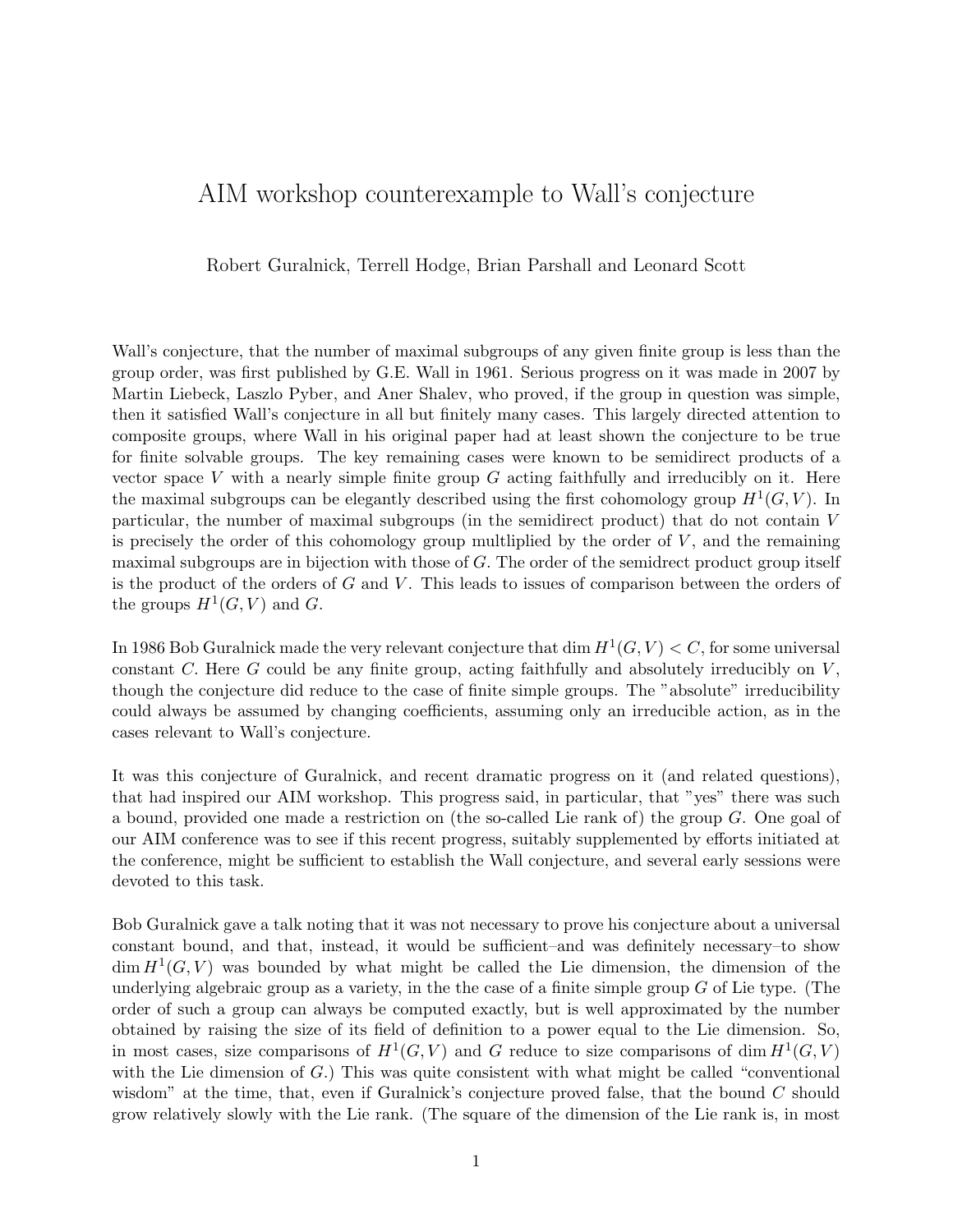cases, larger than the Lie dimension.)

A possible value, consistent with known calculations, for the proposed universal constant bound C had been 2 until 2003, when a paper of Scott presented computer calculations of his undergraduate students for groups  $PSL(n, F)$  with F a finite field. The  $n = 6$  calculations of related Kazhdan-Lusztig polynomials, gave infinitely many cases with dim  $H^1(G, V) = 3$ . (This required also quoting powerful theoretical advances: the theory of rational and generic cohomology theory, which related cohomology to finite groups of Lie type to those of ambient algebraic groups, and the validity over fields of large characteritics of the Lusztig conjecture for algebraic group irreducible modules. The latter gave not only the dimension of these modules, but–as realized later–also their cohomology, in many cases, all in terms of recursively defined polynomials.) For the groups  $G = PSL(6, F)$ group the Lie dimension is 25, much greater than 3, so, in 2003, the Wall conjecture was quite safe from cohomology theory. Let us mention here that for the next cases  $n = 7$  and  $n = 8$ , the Lie dimensions of  $PSL(n, F)$  are 37 and 63, respectively.

The value 3 as a possible universal constant bound stood until our AIM conference. On the third day of the conference, a Wednesday, Scott reported that a new undergraduate student, Tim Sprowl, had been trying to run one of the old programs for the case  $n = 7$ . It had crashed when it was 80 per cent finished, but had in the process produced examples with dim  $H^1(G, V) = 4$  and 5. Though many conference participants felt this made any universal constant bound unlikely to exist (or had already felt that way), the values of 4 and 5 were still well below the Lie dimension, and Wall's conjecture was, briefly, still safe. However, Frank Luebeck, the director of the long-productive GAP computer project, was in the audience, and knew that he had a program on his desktop computer in Aachen, that, though not yet fully tested, could similarly compute the relevant Kazhdan-Lusztig polynomials, even for other types (of groups of Lie type). Overnight, he made electronic connection with his computer and produced an amazing array of calculations. These included completing the remaining 20 per cent of Sprowl's calculations, and new calculations for all Lie types. For the cases in groups G of Lie type F4 and E6, the calculations led to values of dim  $H^1(G, V)$  greater than the Lie dimension.

Bob Guralnick immediately noticed this and announced the demise of Wall's conjecture to the audience. There was a clear impact, and some people in the audience took flash photos of Luebeck with their cell phones. Somewhat taken aback by all the attention, Luebeck spent most of the rest of the day thinking through the logic of his program. After the talk, Scott privately asked Luebeck to also try the group  $PSL(n, F)$  for  $n = 8$ , and Luebeck made some calculations overnight (Thursday). He obtained some values greater than the Lie dimension, and promised to e-mail Scott a list. At that point, both Luebeck and Scott realized the potential for confirmation of Luebeck's computer results for this case. This was carried out several weeks later, when Scott and his student (who had now got his program to complete for  $n = 7$  and also run for  $n = 8$ ) exchanged e-mails lists, piecemeal, to insure independence. All answers agreed perfectly, producing twelve Kazhdan-Lusztig polynomials, each of which corresponded to examples of dim  $H^1(G, V) > 63$ , the Lie dimension for  $PSL(8, F)$ , and, thus, each corresponding to infinitely many counterexamples to Wall's conjecture (for F a field of p elements, p any sufficiently large prime). The largest obtained was dim  $H^1(G, V) = 469$ , easily exceeding 63, and of the general order of magnitude for calculations Luebeck had made at the conference in the F4 and E6 cases.

The effect of Luebeck's calculations at the conference had been, in Bob's later words "revolution-